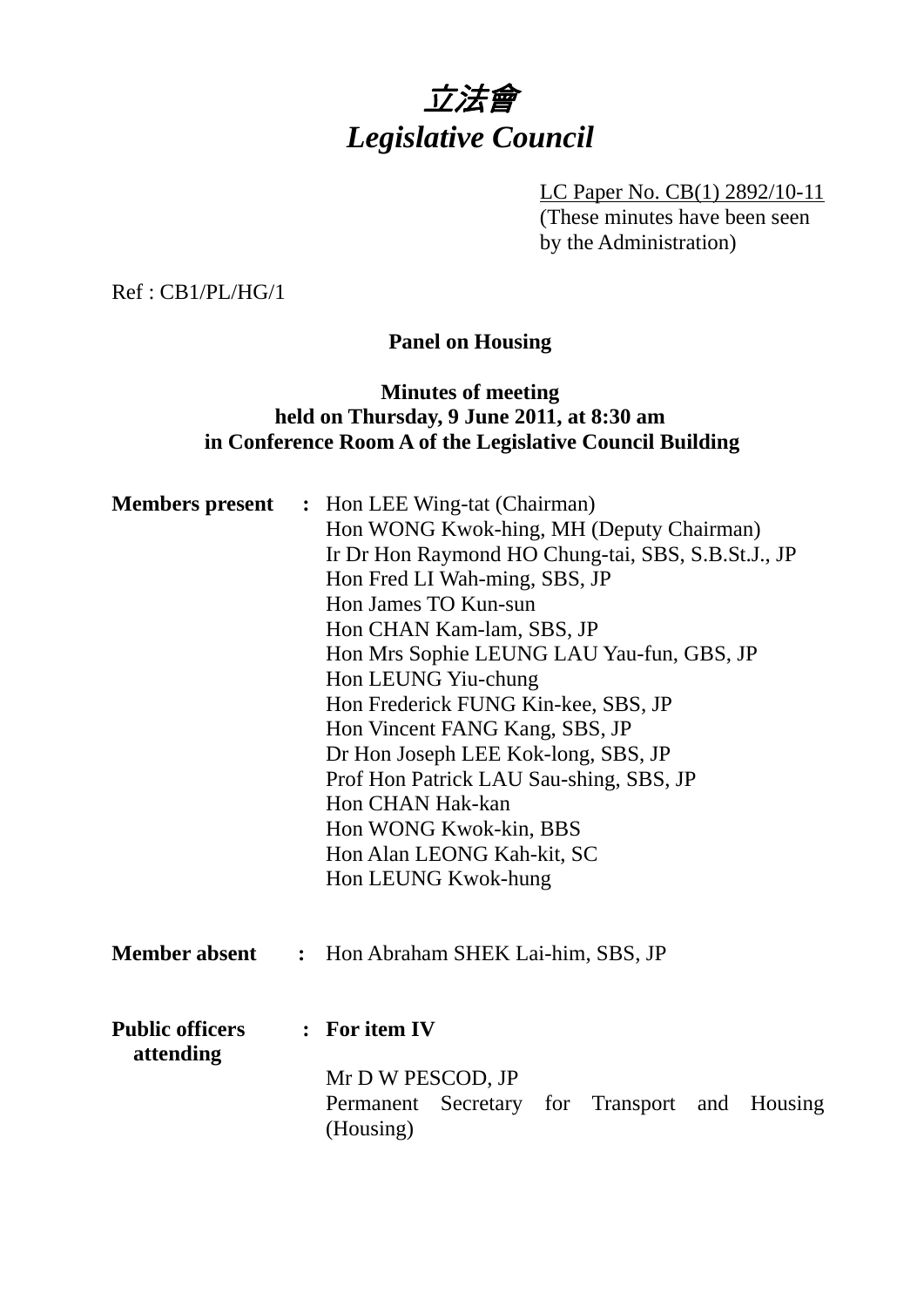- 2 - Mr Albert LEE, JP Deputy Director (Estate Management) Housing Department

Mr LEUNG Sai-chi Assistant Director (Estate Management)1 Housing Department

#### **For item V**

Mr D W PESCOD, JP Permanent Secretary for Transport and Housing (Housing)

Mr Albert LEE, JP Deputy Director (Estate Management) Housing Department

Mr Tony LIU Assistant Director (Estate Management)3 Housing Department

### **For item VI**

Mr D W PESCOD, JP Permanent Secretary for Transport and Housing (Housing)

Mr Albert LEE, JP Deputy Director (Estate Management) Housing Department

Mr Tony LIU Assistant Director (Estate Management)3 Housing Department

| <b>Clerk in attendance:</b> Miss Becky YU |                              |  |  |
|-------------------------------------------|------------------------------|--|--|
|                                           | Chief Council Secretary (1)1 |  |  |

**Staff in attendance :** Mrs Mary TANG Senior Council Secretary (1)1

 $\overline{a}$ 

Miss Mandy POON Legislative Assistant (1)1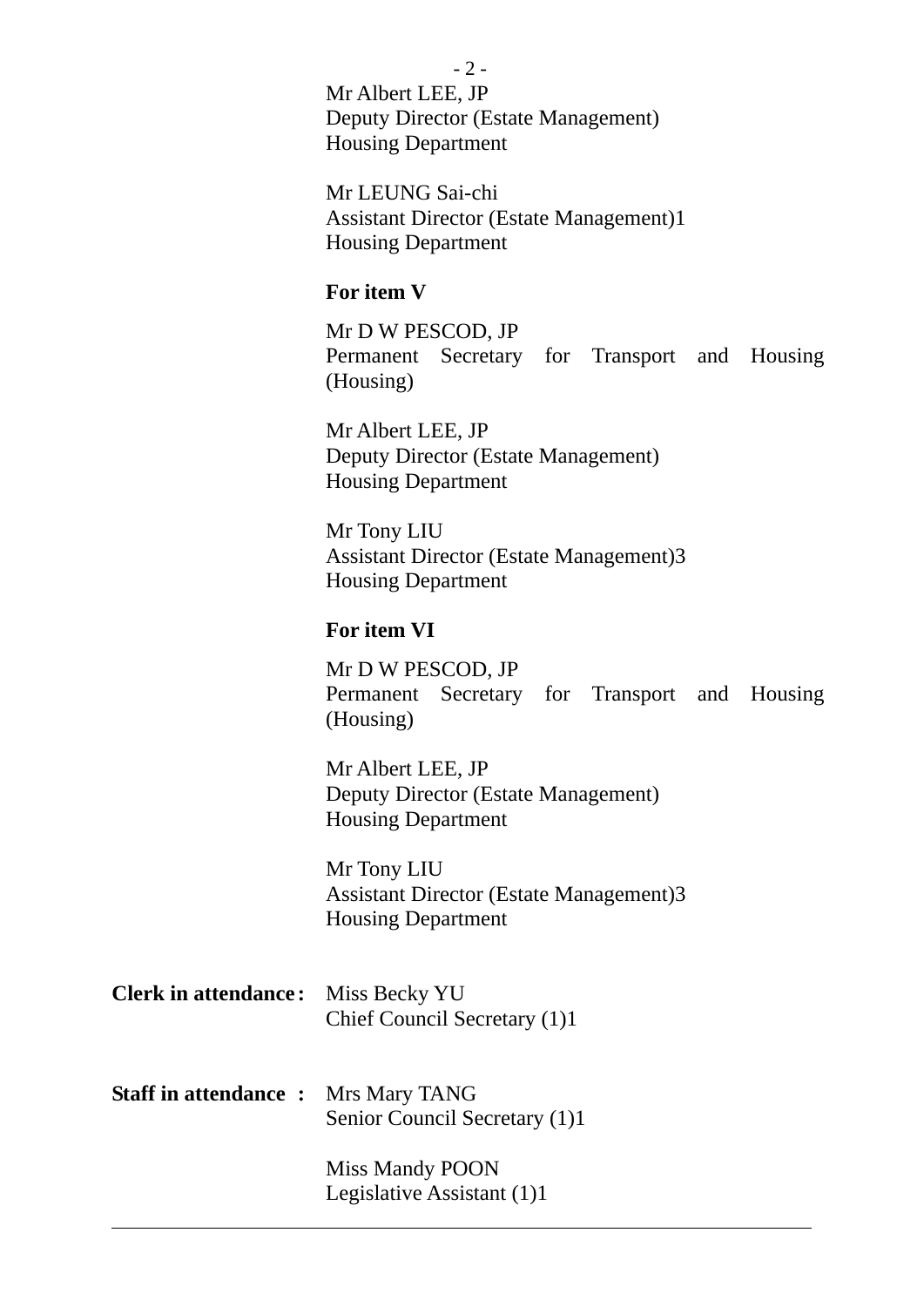- **I. Confirmation of minutes** 
	- $(LC$  Paper No.  $CB(1)$  2397/10-11 Minutes of the meeting held on 7 March 2011)

The minutes of the meeting held on 7 March 2011 were confirmed.

## **II. Information paper issued since last meeting**

2. Members noted that the following information papers had been issued since last meeting –

| LC Paper No. CB(1) 2317/10-11(01) | - Letter from Tai Po District                                           |
|-----------------------------------|-------------------------------------------------------------------------|
|                                   | Council regarding the                                                   |
|                                   | leasing of estate car                                                   |
|                                   | parking spaces managed                                                  |
|                                   | by the Link Management                                                  |
|                                   | Limited; and                                                            |
| LC Paper No. CB(1) 2391/10-11(01) | — Administration's paper on<br>Land Registry Statistics in<br>May 2011. |

| Ш. | Items for discussion at the next meeting                          |             |
|----|-------------------------------------------------------------------|-------------|
|    | $(LC$ Paper No. CB(1) 2398/10-11(01) — List of follow-up actions  |             |
|    | LC Paper No. CB(1) 2398/10-11(02) — List of outstanding items for |             |
|    |                                                                   | discussion) |

3. Members agreed to discuss the following items at the next regular meeting on Monday, 4 July 2011, from 2:30 pm to 5:30 pm -

- (a) Public rental housing for single persons;
- (b) My Home Purchase Plan; and
- (c) Issues related to the agreement between the Estate Agents Authority and the China Institute of Real Estate Appraisers and Agents.

**IV. Restoration of public rental housing units to original form by tenants upon moving out** 

 $(LC$  Paper No.  $CB(1)$  2398/10-11(03) — Administration's paper on restoration of public rental housing units to original form by tenants upon moving out)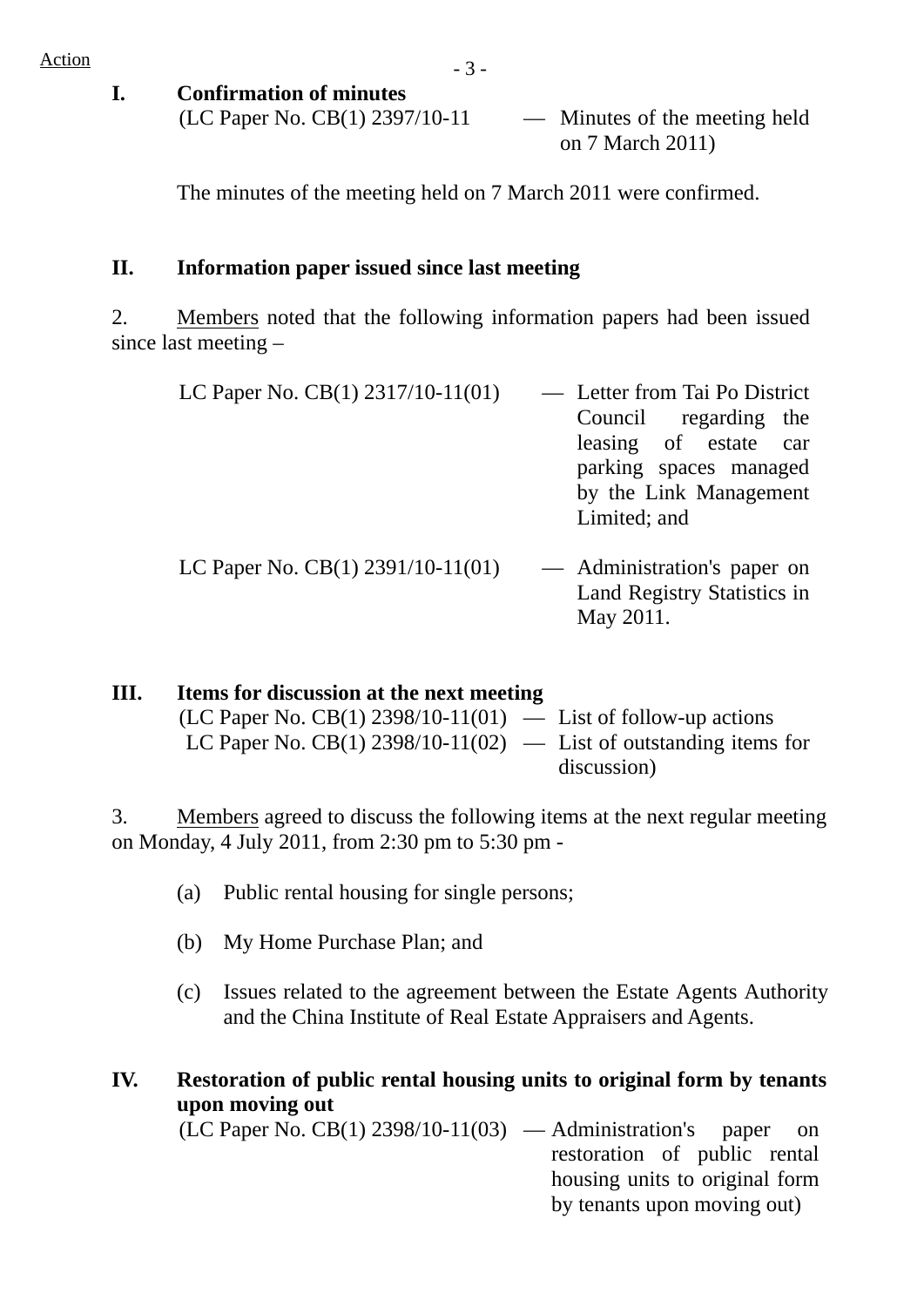4. The Permanent Secretary for Transport and Housing (Housing) (PSTH(H)) briefed members on the principles and current practice adopted by the Housing Department (HD) towards the restoration of public rental housing (PRH) units to their original form by tenants upon moving out. The Assistant Director of Housing (Estate Management)1 (ADH(EM)1) gave a power-point presentation on the subject.

(*Post-meeting note*: A set of power-point presentation materials was circulated to members vide LC Paper No. CB(1) 2426/10-11(01)) on 10 June 2011.)

5. Professor Patrick LAU enquired about the obligations of tenants in restoring the PRH units to their original form upon moving out. He also enquired about the time frame for refurbishment of flats as this would affect the turnover of flats. DDH(EM) said that PRH tenants were required to pay a deposit equivalent to one-month rent which was about \$1,000 on average to the estate management upon moving in. Estate staff would arrange for refund of deposits as appropriate after tenants had reinstated all the original fixtures and fittings, and removed items added by them at their own expenses before moving out. The Subsidised Housing Committee of the Housing Authority had pledged to complete refurbishment works and arrange for re-letting within 44 days on average after recovery of flats. However, there might be a time lag in the allocation of flats.

6. Mr WONG Kwok-hing enquired about the number of outgoing tenants who did not need to restore their flats upon moving out. He recalled that in response to his question raised at the Council meeting on 14 July 2010, the Administration advised that the Housing Department (HD) did not keep any record on the fixtures and fittings left by outgoing tenants and subsequently taken up by incoming tenants. As the record would help monitor the situation of retained fixtures and fittings, consideration should be given for HD to set up such record. While agreeing that record on retained fixtures and fittings might be useful, PSTH(H) said that there was a need to decide on how the record should be kept, for example, by volume or by units. The Deputy Director of Housing (Estate Management) (DDH(EM)) added that about 50% of recovered flats did not require any restoration, and could be re-let after refurbishment. Of the over 15 000 cases of termination of tenancy and transfer, about 30% had additional fixtures and fittings installed in the flats and about 10% to 20% of these fixtures and fittings could be retained for use by incoming tenants.

7. Mr Frederick FUNG noted that in the past, outgoing tenants were allowed to seek payment from incoming tenants for the retained fixtures and fittings. He enquired if such arrangement was still valid, and whether incoming tenants could request for the removal of the retained fixtures and fittings. DDH(EM) said that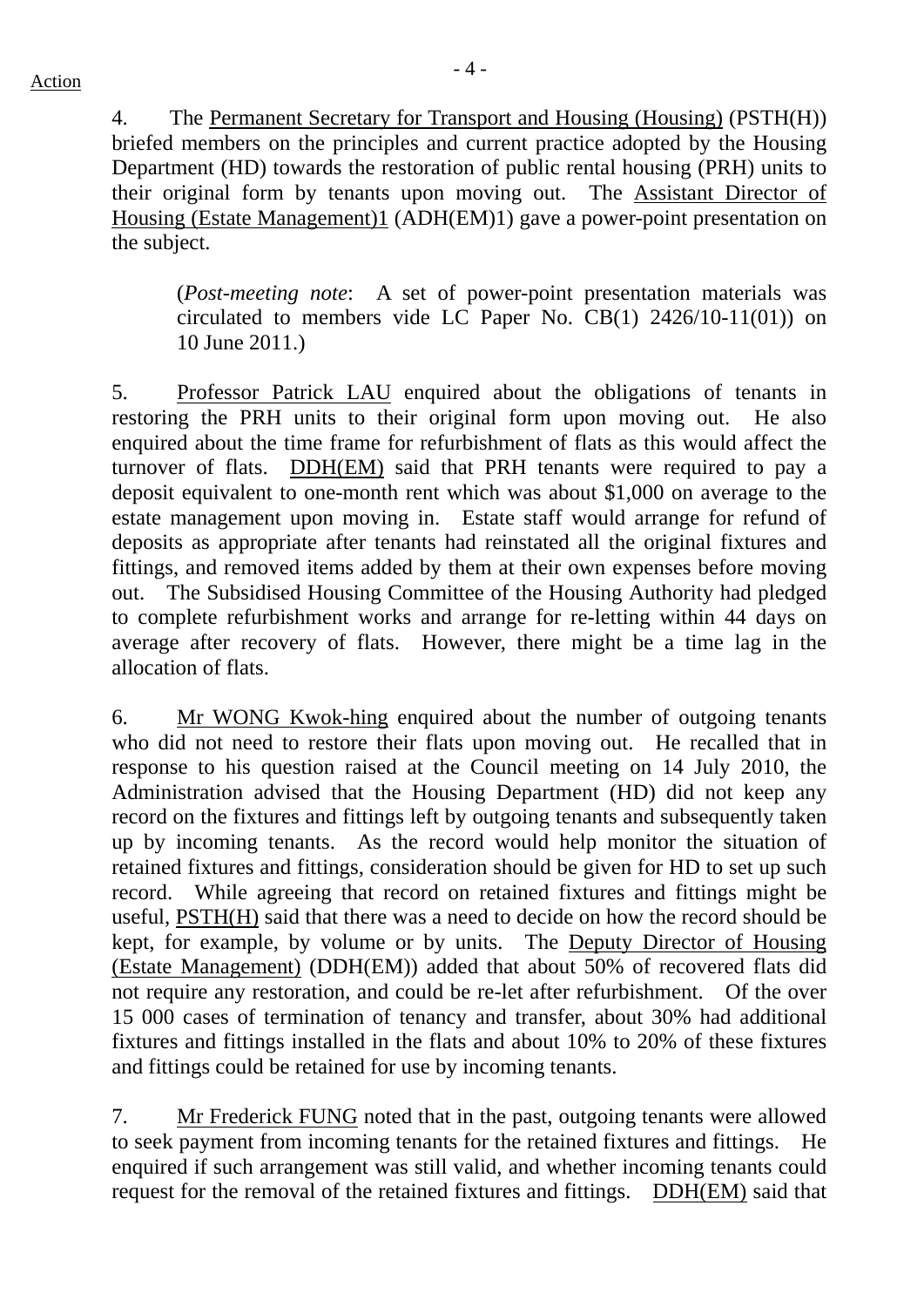$\frac{\text{Action}}{\text{After}}$  there were cases where outgoing tenants sought payment from incoming tenants for the retained fixtures and fittings, but these were rare. These cases would only happen if the incoming tenants had a chance to meet with the outgoing tenants when the latter were still occupying the flats. In general, as incoming tenants might not be available at the time of moving out of outgoing tenants, HD would have to take an informed view on whether the additional fixtures and fittings would likely be accepted by the incoming tenants. Metal gates installed by outgoing tenants were one of the items which most incoming tenants would request for retention. While incoming tenants could request for the removal of retained fixtures and fittings, such request was rare because the retained fixtures and fittings were usually of a satisfactory condition.

### Guidelines on restoration of flats

8. Mr CHAN Kam-lam said that there were complaints that the requirement for tenants to reinstate all the original fixtures and fittings, and remove items added by them at their own expenses led to wastage of re-usable fixtures and fittings. While acknowledging that HD had developed detailed guidelines for use by estate staff to judge whether fixtures left by outgoing tenants could be retained, he considered that a more direct way was for HD to provide a checklist on the existing fixtures and fittings for the incoming tenants to choose the fixtures and fittings to be retained. As incoming tenants were mostly low-income families, they would most likely wish to retain some of the re-usable fixture and fittings provided that these were safe for use. DDH(EM) said that the new guidelines on the restoration of PRH units would provide estate staff with standardized criteria to judge whether fixtures left by outgoing tenants could be retained. He agreed that the proposed checklist would be the most desirable way to determine the retention of fixtures and fittings. However, as incoming tenants might not be able to view the flats at the time of moving out of the outgoing tenants, they might not be able to choose the fixtures and fittings to be retained for their use. In most cases, HD would have to take an informed view on whether the fixtures and fittings would likely be accepted by the incoming tenants.

9. Professor Patrick LAU noted that many tenants had replaced their kitchen doors with folding doors which did not meet the fire safety requirements. He considered it necessary for HD to improve the design of kitchen doors. PSTH(H) said that kitchen doors were designed according to the specifications of the Fire Services Department (FSD) to ensure fire-retardation and prevention of leakage of smoke. A higher standard for fire prevention was adopted, taking into account the type of cooking in Hong Kong and the use of gas for cooking by most households. If the kitchen doors were replaced with non-compliant ones, the tenants would be required to have these doors replaced. DDH(EM) added that the percentage of tenants having their kitchen doors replaced was not high. Besides, the layout of kitchens and toilets in new PRH units had been improved to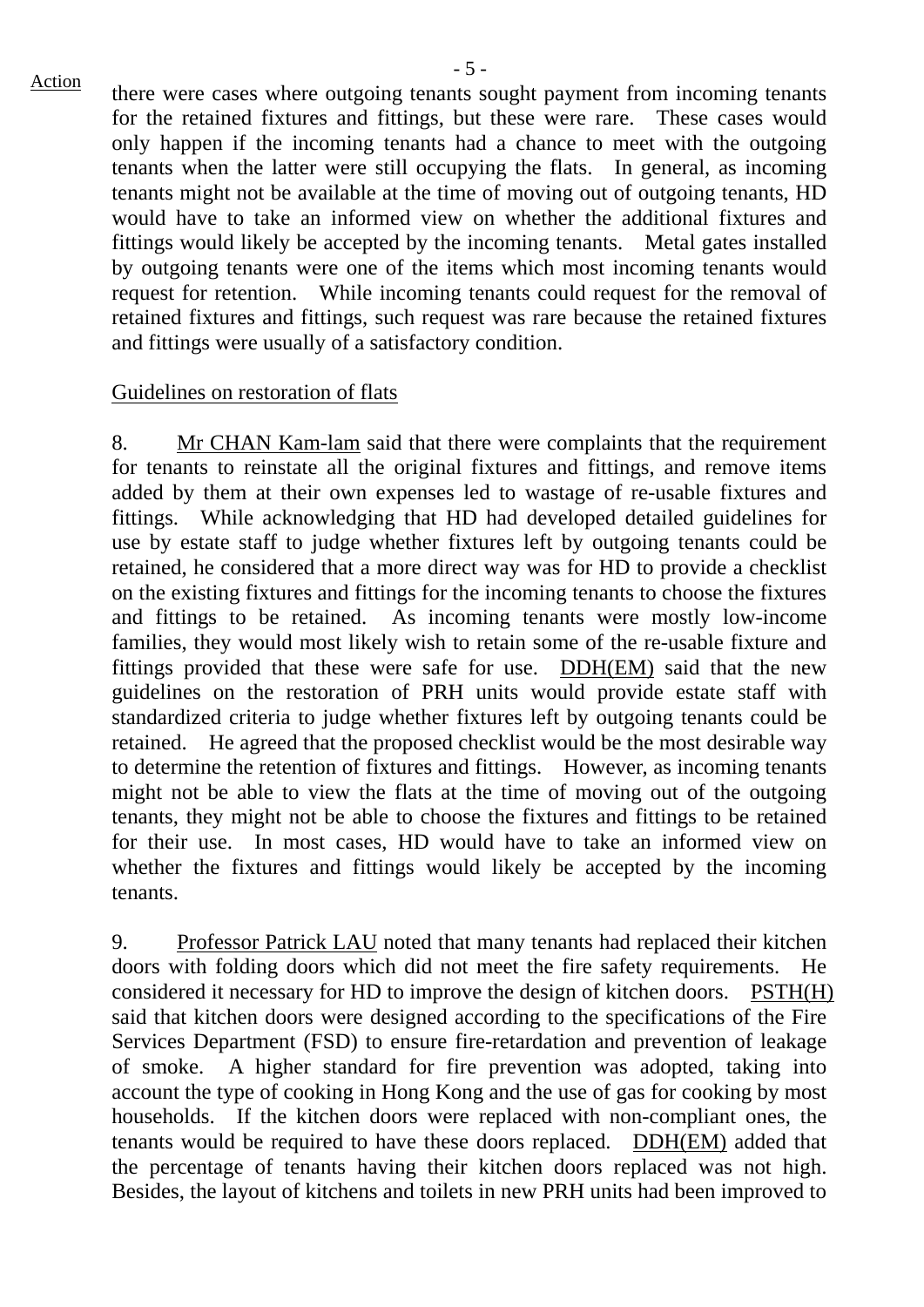$\frac{\text{Action}}{\text{increase}}$  increase the space efficiency.

10. Mr CHAN Kam-lam and Mr Frederick FUNG enquired whether aluminum windows installed at the balconies of most PRH units met the building safety requirements and if not, whether these aluminum windows would be regarded as unauthorized building works (UBWs). They also enquired if there were different standards for building safety, enforcement and exemptions between private flats and PRH units. ADH(EM)1 said that the Independent Checking Unit (ICU) of HD would ascertain whether the aluminum windows installed by tenants met the building requirements. PSTH(H) added that PRH units adopted the same building standards and guidelines as private flats. In fact, ICU acted on behalf of the Buildings Department (BD) in ensuring that building regulations were complied with. The approach and methodology to be adopted in ensuring building safety were formulated by BD. Estate staff would closely monitor the facilities installed by tenants if these were perceived to be potentially in breach of building regulations. These cases would be referred to ICU for follow-up actions where necessary. Mr CHAN opined that consideration should be given for ICU to develop detailed guidelines to facilitate tenants' understanding on the types of fixtures and fittings to be allowed. This would avoid unnecessary wastage arising from the removal of UBWs.

## Estate management

11. Mrs Sophie LEUNG held the view that efforts should be made to involve PRH tenants in estate management, as in the case of the United Kingdom where public housing tenants were responsible for managing their own estates in terms of cleaning, greening and waste collection. Without the need to adhere to the rigid tendering policies laid down by HD, tenants could have the autonomy to adopt more environment-friendly practices. PSTH(H) said that outsourcing of management services had to be administered by HD to ensure that these were value-for-money as public funds were involved. Given the complex nature of estate management, it was no easy task to manage some 700 000 PRH units. The establishment of Estate Management Advisory Committees (EMACs) was meant to encourage the involvement of tenants in the day-to-day management of estates. Feedback from EMACs would be taken into consideration in assessing outsourcing contracts, such as cleaning contracts. The enhanced partnering arrangements among EMACs and non-government organizations (NGOs) also helped promote neighbourliness in PRH estates.Mrs LEUNG opined that each PRH estate should be treated as a single entity, and tenants should be allowed to set up their own estate management team, similar to owners' corporations (OCs) of private residential estates. In this way, tenants would be totally involved in the management of their estates. She hoped that HD could give due consideration to this policy change. PSTH(H) said that OCs had been set up in Tenants Purchase Scheme (TPS) estates.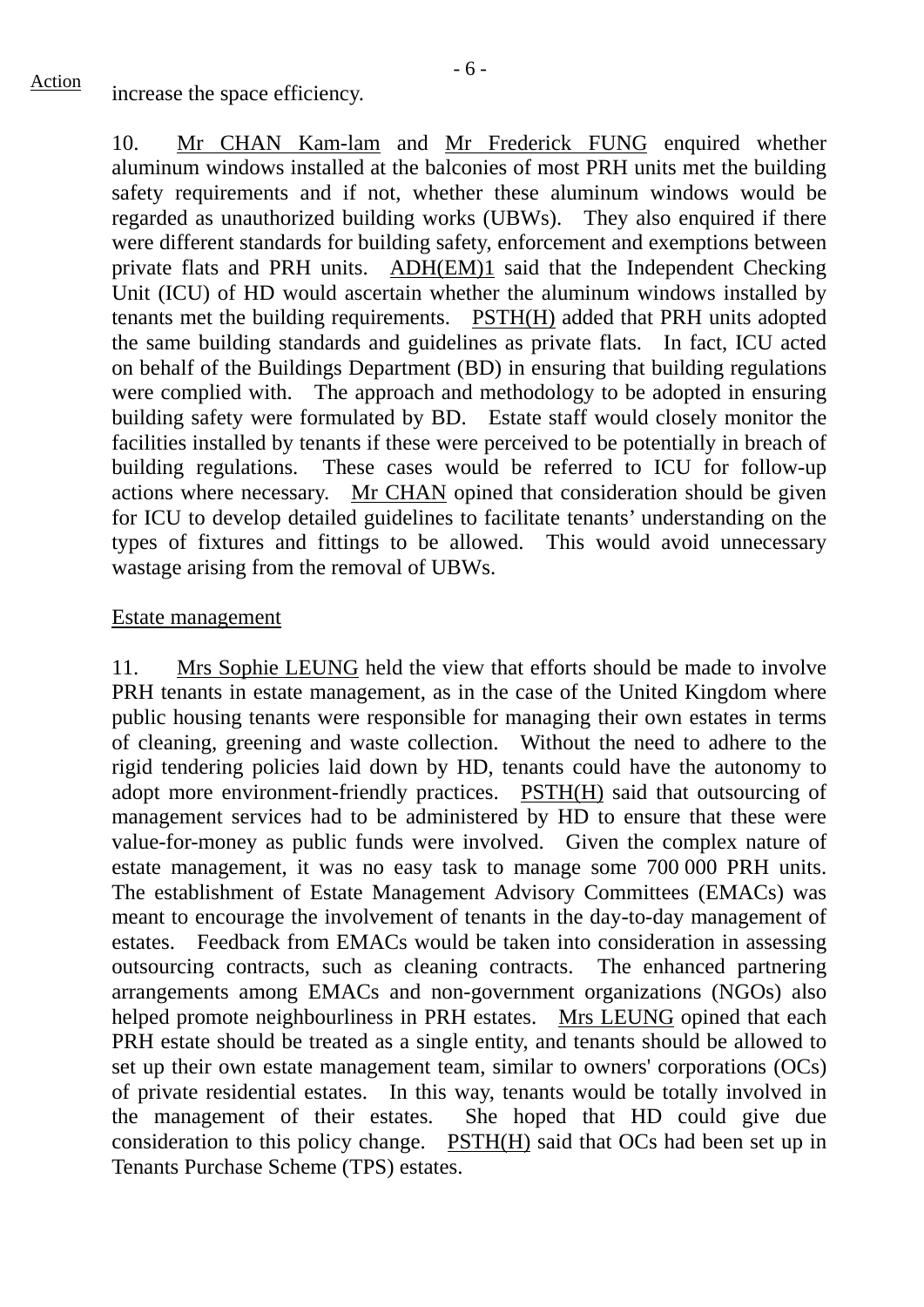- 7 - Action **V. Review of enhanced partnering arrangements among Estate Management Advisory Committees and non-government organizations in public rental housing estates**  (LC Paper No. CB(1) 2398/10-11(04) **—** Administration's paper on review of enhanced partnering arrangements among Estate Management Advisory Committees and non-government

> organizations in public rental housing estates

LC Paper No. CB(1) 2398/10-11(05) **—** Paper on enhanced partnering arrangements among Estate Management Advisory Committees and non-governmental organizations to promote neighborliness in public rental housing estates prepared by the Legislative Council Secretariat (background brief))

12. PSTH(H) briefed members on the review findings on the implementation of the enhanced partnering arrangements among EMACs and NGOs in PRH estates. ADH(EM)3 gave a power-point presentation on the subject.

(*Post-meeting note*: A set of power-point presentation materials was circulated to members vide LC Paper No. CB(1) 2426/10-11(02)) on 10 June 2011.)

13. Noting that most community building activities held under the enhanced partnering arrangements were of an one-off basis, Mr Frederick FUNG asked if consideration could be given to organizing activities on a longer term basis, such as greening activities within estate areas, which were very common in overseas countries. ADH(EM)3 said that separate recurrent funding would be provided for long-term activities, including greening, to ensure sustainability. EMAC funds would be provided as necessary to promote public awareness on the need for greening efforts.

14. The Chairman enquired if EMAC funds could be used for undertaking minor works projects within PRH estates lest this would reduce the funding for community building activities. DDH(EM) said that the Hong Kong Housing Authority (HA) was responsible for minor works projects within estates, including covered walkways and lifts/escalators, etc. He assured members that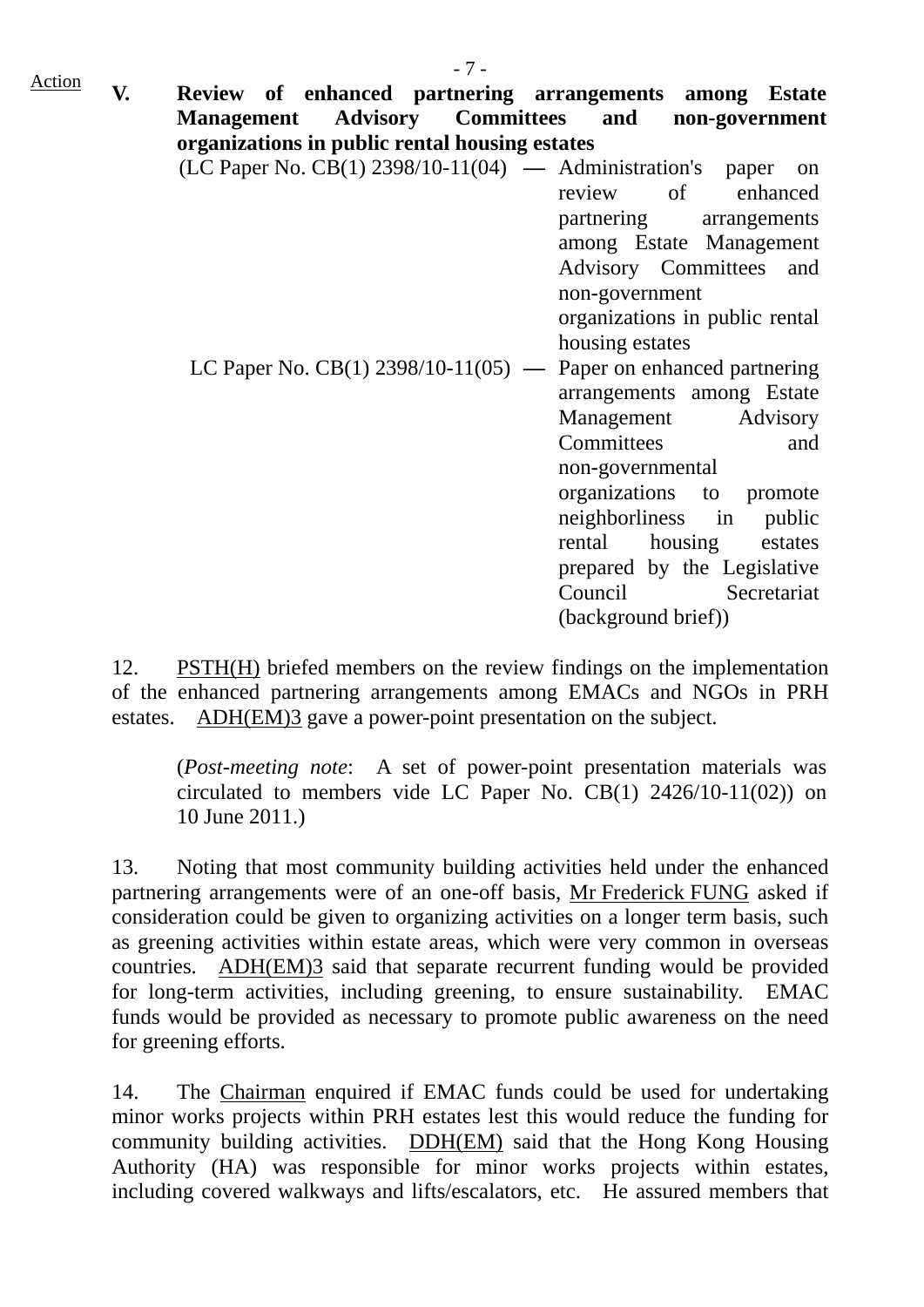$\frac{\text{Action}}{\text{EMAC}}$  EMAC funds would be devoted for holding community building activities.

## **VI. Review on the effectiveness of the Tenants Purchase Scheme Advisory Team**

| $(LC$ Paper No. $CB(1)$ 2398/10-11(06) — Administration's paper on |
|--------------------------------------------------------------------|
| review on the effectiveness of                                     |
| the Tenants Purchase Scheme                                        |
|                                                                    |
| LC Paper No. CB(1) 2398/10-11(07) — Paper on setting up of the     |
| Tenants Purchase Scheme                                            |
| Advisory Team prepared by                                          |
| the Legislative Council                                            |
| Secretariat (background                                            |
|                                                                    |
|                                                                    |

15. PSTH(H) briefed members on the work progress of the Tenants Purchase Scheme Advisory Team (TPSAT) set up by HA to provide advisory and educational services for owners of TPS estates. ADH(EM)3 gave a power-point presentation on the subject.

(*Post-meeting note*: A set of power-point presentation materials was circulated to members vide LC Paper No. CB(1) 2426/10-11(03)) on 10 June 2011.)

16. While acknowledging that TPSAT had paid goodwill visits to all 39 TPS estates and met with OCs and property management agents (PMAs), Mr CHAN Kam-lam was concerned if the knowledge gained by existing OCs in managing TPS estates could be passed on to new OCs upon change of membership every two years. He suggested that HA should maintain a small team to provide advice to newly formed OCs on estate management and maintenance, rather than relying on the assistance from the Home Affairs Department. DDH(EM) said that TPSAT indeed was a small team comprising three experienced professionals. Apart from goodwill visits and territory-wide experience sharing forum, TPSAT had also published a comprehensive manual, namely Guidelines for Property Management and Maintenance, specifically for TPS estates which provided recommendations that could help TPS owners to achieve good property management and maintenance. It was expected that OCs were better equipped with necessary knowledge on estate management and maintenance. In line with the original work plan, TPSAT would be disbanded in June 2011. Meanwhile, HA would continue to support OCs through the HA representatives who attended Management Committee (MC) meetings and owners' general meetings. Refresher courses and forums would be organized to assist newly formed OCs as and when necessary. Mr CHAN suggested that the HA representatives should provide briefings to newly formed OCs to equip them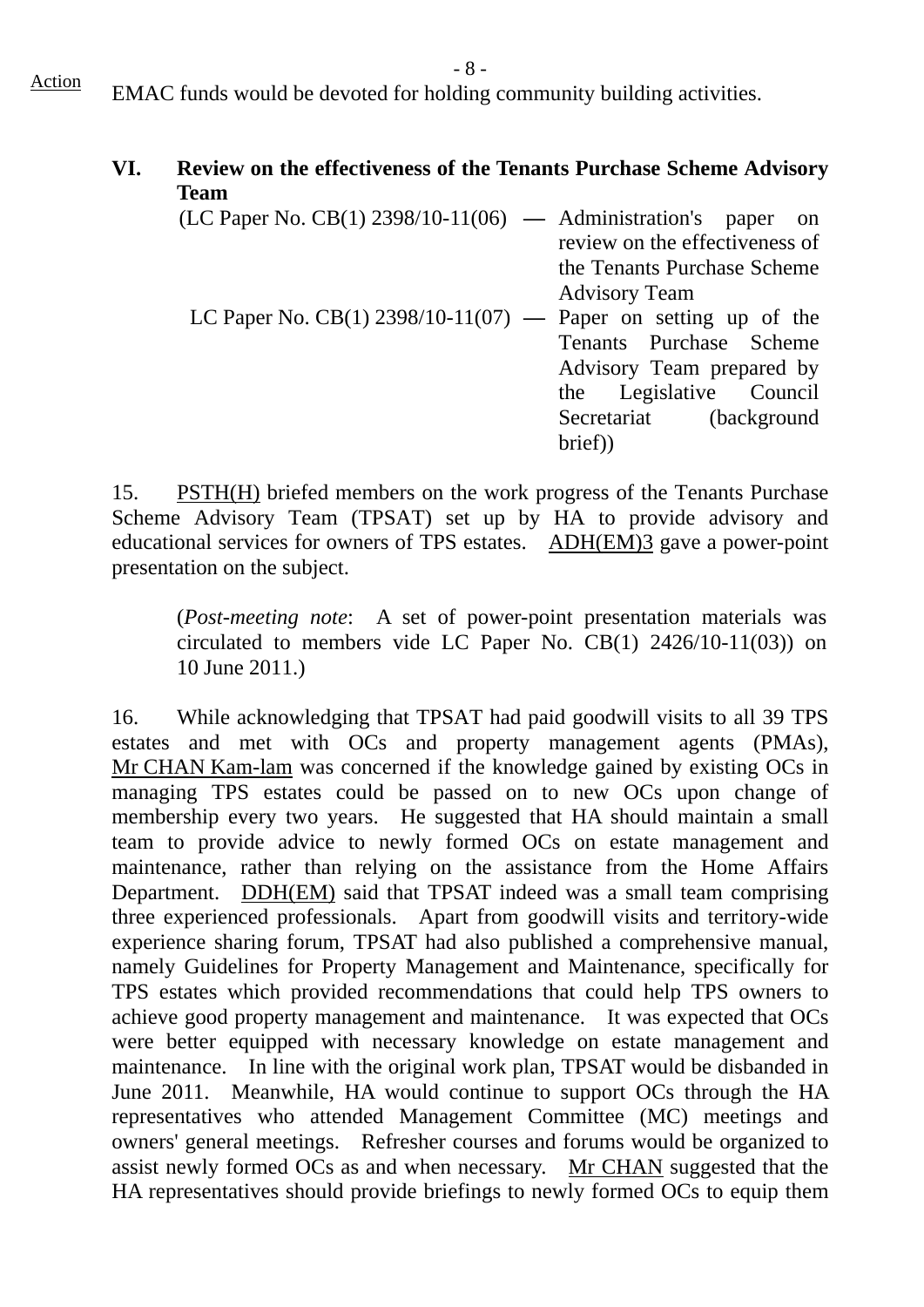Action with better knowledge in estate management and maintenance. The Administration undertook to relay Mr CHAN's suggestion to HA for consideration.

17. Mr LEUNG Yiu-chung agreed that TPSAT was useful in improving the management and maintenance of TPS estates. Noting that the HA representative attending MC meetings seldom offered advice and took part in voting, he was concerned how management and maintenance issues could be resolved following the disbandment of TPSAT. As HA still owned some 20% to 30% of units in TPS estates, its vote would have a deciding factor at MC meetings. He considered that the HA representative should be more proactive at MC meetings, and should provide professional advice with a view to resolving any conflict that might arise. In response, PSTH(H) stressed the need to respect the rights of ownership of TPS owners. Since HA had the same rights of ownership as other TPS owners, it would not be appropriate for HA to dictate on issues which should be decided by all owners. Besides, there was a limit to which HA could influence MC as it only had one vote. HA would encourage TPS owners to take responsibility for managing and maintaining their own estates and this was the reason for setting up TPSAT. DDH(EM) said that the HA representatives would indeed provide professional advice for reference by MCs. However, they would have to exercise care in casting their votes at MC meetings since management and maintenance issues should be decided by owners themselves.

18. Mr LEUNG Kwok-hung said that he was opposed to TPS which was set off to be problematic with a mixed tenure of both tenants and owners. By way illustration, cases involving water seepage from sold units could not be resolved if owners refused to accept the responsibility for repair. There was also the question of liability in the case of injuries caused by falling concretes. The problem would be further aggravated with the depletion of Maintenance Fund. He considered it necessary for HA to undertake a comprehensive review of TPS to resolve the problems associated with mixed tenure. Consideration could be given to assisting tenants of TPS estates to buy their own flats through concessionary mortgage arrangements provided by the Hong Kong Mortgage Corporation. Alternatively, HA could consider buying back TPS units from owners. He stressed that the best way to meet the housing needs of low-income families was to provide more PRH. However, the sale of PRH flats to sitting tenants under TPS would affect the turnover of PRH units.

19. In response, PSTH(H) said that TPS had already been shelved albeit some residual units were still available for sale under the existing TPS estates. HA would be happy to sell the remaining TPS units to tenants if they were willing to buy them to achieve complete ownership of TPS estates. He agreed that there were management problems in TPS estates, and that owners should be held responsible for managing their estates. This was the rationale behind the setting up of TPSAT to equip OCs with necessary knowledge on estate management and